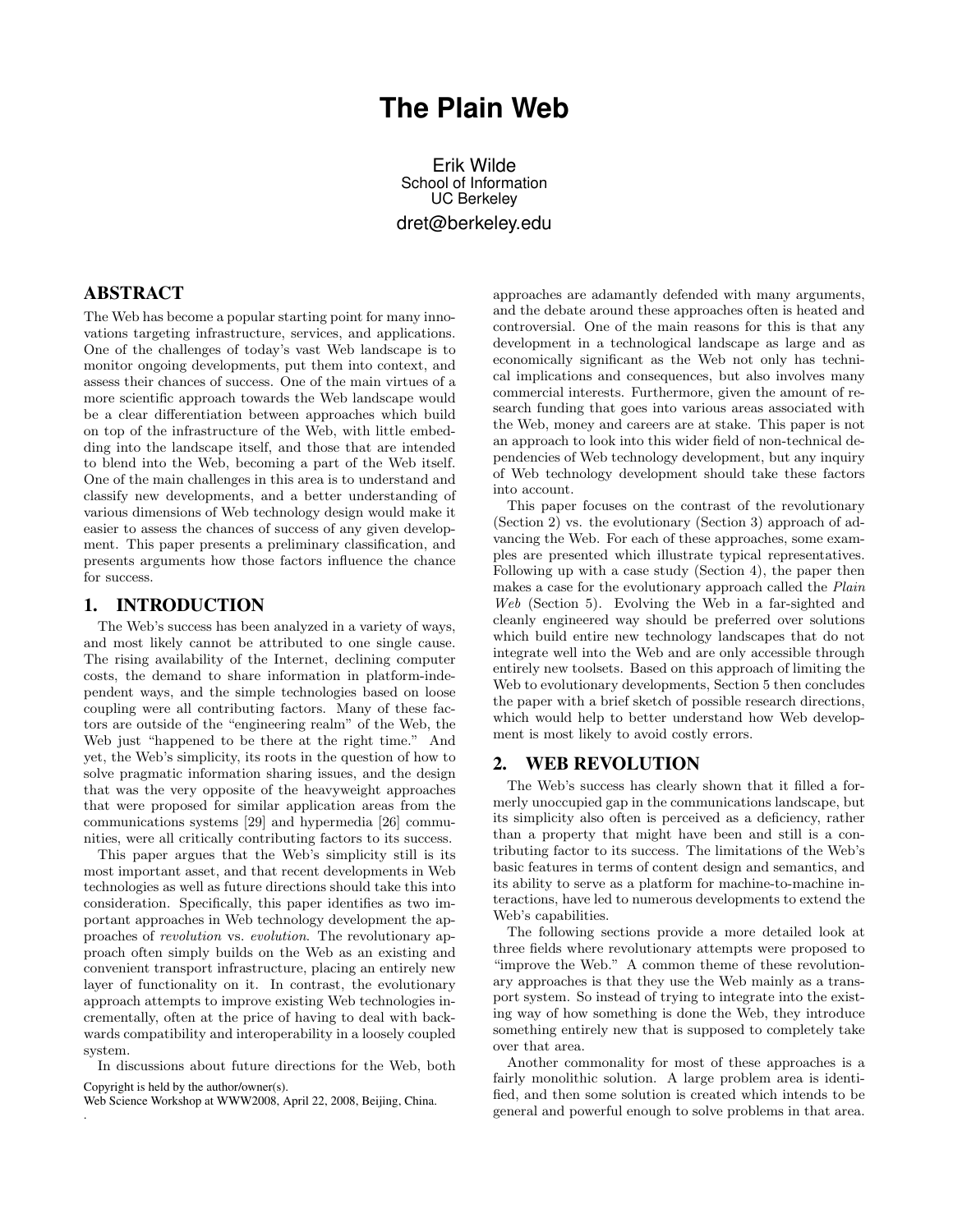<span id="page-1-0"></span>Because the problem area tends to be large and complex, the presented solution also tends to be large and complex.

#### 2.1 Content

One of the early complaints about the Web was the simplicity of its main content types. Today's combination of HTML, CSS, and advanced scripting<sup>1</sup> allow rather sophisticated Web design, but earlier versions of these technologies and earlier browsers were limiting Web publishing to a basic set of features, looking to many like a return to the days of character-based terminals.

In particular, when it comes to media types' variety and features, Web technologies and browsers provide a rather small set of options. And from the perspective of Web designers, who often only get in touch with Web technologies through tools, there still exists a rather popular idea that the basic Web technologies are just a starting point, and that more sophisticated, multimedia-oriented technologies are the logical next step of Web development. This world view often manifests itself in building entire sites in Flash or other technologies which essentially turn the Web into a transport infrastructure for a proprietary media player.

Two activities that were initiated by the W3C in the area of richer media types were the Synchronized Multimedia Integration Language (SMIL) [\[17\]](#page-4-0) and Scalable Vector Graphics (SVG) [\[13\]](#page-4-0). Both technologies did not succeed as a universally used content type on the Web, and there probably is not just one reason for that. One important factor was the development of these formats as standalone formats, with little connections to the existing infrastructure. To this day, there are various ways of embedding SVG into HTML, and each of these ways has its own peculiarities and side-effects. SMIL, on the other hand, created a sophisticated language for synchronizing multimedia presentations, but some of the center pieces of those presentations, audio and video content, were never standardized, and today's de facto standard for playing these media types is to use proprietary media players.

So instead of slowly developing richer content from the ground up, these technologies were developed with little connections to the existing fabric of the Web, and ultimately failed.

Another important mechanism for revolutionizing content on the Web are proprietary runtime environments, which support and use a lot of Web technologies, but are not browsers. These are increasingly referred to as Rich Internet Application (RIA), a term which initially was used for browser-based content using advanced Web technologies such as scripting and Ajax (described in Section [3.1\)](#page-2-0). The proprietary RIAs also represent revolutionary approaches, arguing that they provide developers a richer environment for developing applications,<sup>2</sup> and that they support features which are not available in browser-based applications.<sup>3</sup>

Another area of content-related revolution is the area of schema languages. XML Schema [\[32\]](#page-4-0) introduced a powerful and complex schema language with its own data modeling layer. While the XML structures described by that language can be accessed using basic XML tools, there is no standard for how the complex model of a schema itself can be accessed. As a consequence, schemas are opaque for Web technologies, and only few of the language's various features are frequently used [\[5\]](#page-4-0). There have been some experiments to make the XML Schema model more accessible [\[34\]](#page-4-0), but the current revision of the language [\[15\]](#page-4-0) adds more features to the language, a step in the opposite direction.

#### 2.2 Semantic Web

The Semantic Web [\[4\]](#page-4-0) aims to turn the Web into a machineunderstandable Web. It introduces a model for making statements, the Resource Description Framework (RDF) [\[21\]](#page-4-0), and layers on top of this languages (such as RDF Schema [\[8\]](#page-4-0) or the Web Ontology Language (OWL) [\[31\]](#page-4-0)) which can be used to define and constrain the concepts which are used in these statements.

The Semantic Web builds a number of layers on top of the Web infrastructure, and most of the technologies are entirely new. The only major connection between the Web itself and the Semantic Web is the Uniform Resource Identi-fier (URI) [\[3\]](#page-4-0), which is used for identification in both models. Even for this crucial link between the Web and the Semantic Web, there so far is little actual connectivity; the assignment, definition, management, description, publishing, and discovery of URIs rarely work outside of closed environments. As an example, many basic RDF examples still assume the ontological equivalence of persons and their home page or email, which points to the basic problem of how identity is handled.

Despite predictions of the ultimate success for the Semantic Web [\[30\]](#page-4-0), so far there is little use of it outside of the (arguably large) communities of academia and commercial players having direct investments in the technology. This does not necessarily mean that there will not be eventual success; but regardless of that ultimate outcome, one could at least ask why the technology has taken so much longer to catch on and gain momentum than the much more limited XML. The fact that any work in the Semantic Web realm requires a complete new toolset most likely has made it less likely for potential users to start using it, and better support for a more gradual transition probably would have helped to improve the adoption rate.

#### 2.3 Web Services

Originally, the term "Web Service" only referred to services described by an interface described in the Web Services Description Language (WSDL) [\[9\]](#page-4-0), which are invoked using messages based on SOAP [\[27\]](#page-4-0). Repeating the pattern of the above examples, this model of a Web service reduced the Web to a transport infrastructure for XML-encoded message exchanges. Subsequently, additional standards were layered on top of this model, in many cases replicating functionality of a basic networking protocol stack [\[19\]](#page-4-0).

Web services are attractive for middleware providers, because they allow them to simply extend their existing soft-

<sup>1</sup>All of these technologies are considered in more detail in Section [3.1.](#page-2-0)

<sup>&</sup>lt;sup>2</sup>It is interesting to note that this notion entirely depends on the definition of rich. If rich means a better development environment and more functionality in the runtime environment, this is true. If rich means fully embedded into the fabric of the Web and able to access and be accessed in that environment, it is not true.

<sup>&</sup>lt;sup>3</sup>A popular example for this is the ability to work offline, which is more or less non-existent in browsers (though frameworks such as Google Gears are beginning to change

this). But it is inevitably true that the Web as a runtime environment is limited, but as this paper argues, there usually is a high price associated with creating something entirely new to escape these limitations.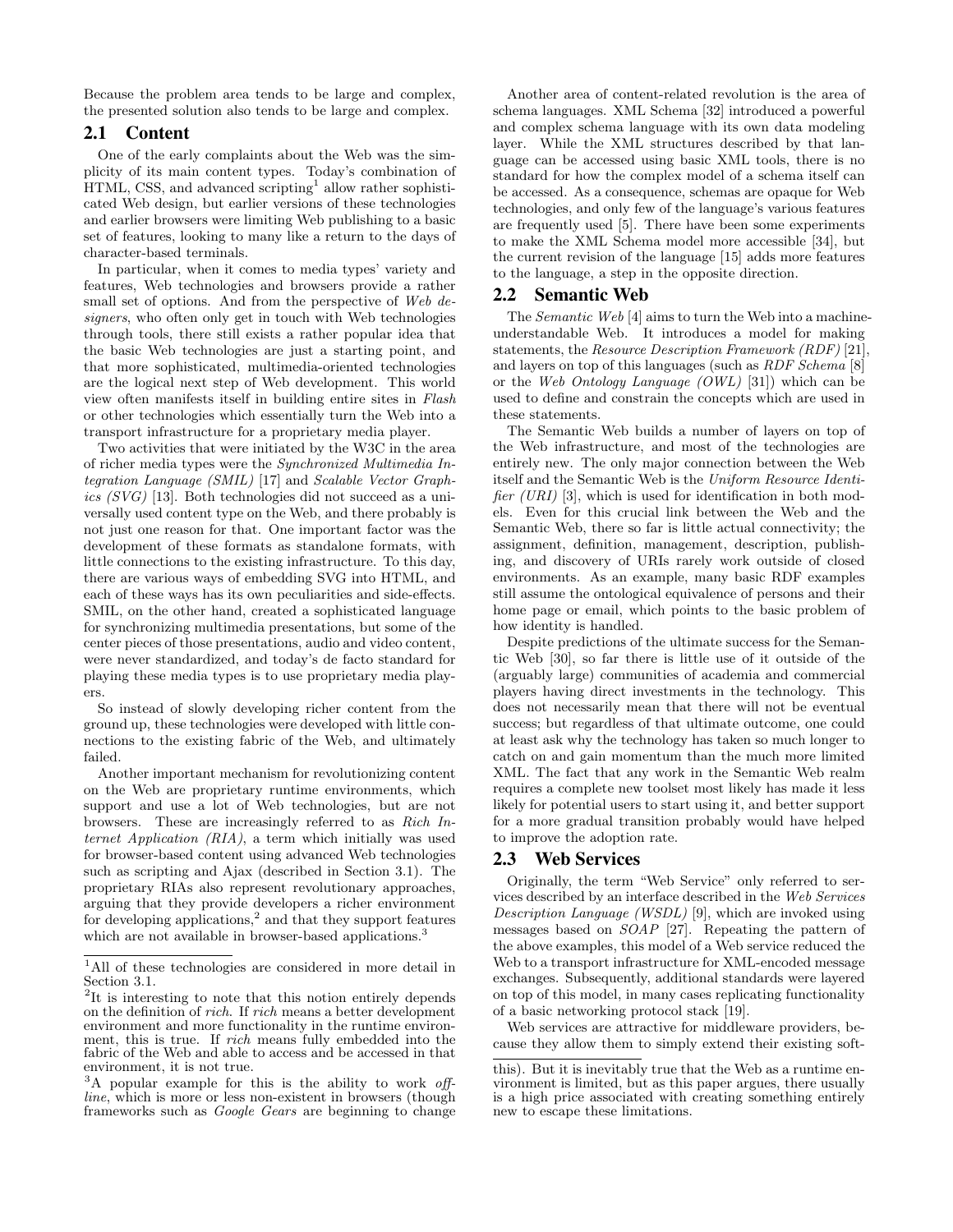<span id="page-2-0"></span>ware products with new stub-generating software. Customers using these updated software suites then are able to use Web services without changing anything in their existing systems, simply by generating new stubs.

Web services in the WSDL/SOAP flavor require an entirely new toolset, and while they do employ some Web technologies besides the simple transport service, the synergies between the traditional Web and WSDL/SOAP Web services are slim. In a way comparable to the Semantic Web, within certain user communities, there is a real benefit to this technology, but this benefit often does not extend beyond that community, because there is no graceful path leading to the new technology.

## 3. WEB EVOLUTION

The important common theme for all the examples discussed in the previous section is that they assume that users will fully adopt the new technology in an "all or none" fashion, with no middle ground for easier migration. This section contrasts this philosophy with a more evolutionary approach, where the design of the new technology is informed and influenced by assumptions about backwards compatibility and the ability to migrate to the new technology with a graceful path to a new toolset.

#### 3.1 Content

One of the biggest success stories of Web technologies is the Extensible Markup Language (XML) [\[7\]](#page-4-0), which originally was intended to be used for Web content [\[28\]](#page-4-0), but has become a universal language for structured data. One of the big influential factors was XML's simple tree model and the ability to work with that through the Document Object Model (DOM) [\[22\]](#page-4-0). These were both well-known to HTML users as an established API at the time XML was invented. XML's lack of semantics make it a less ambitious approach than the Semantic Web, but the adoption rate demonstrated that such a simple approach can be successful.

For Web content intended for humans, the big developments were not so much newer and richer datatypes, but instead the development of the browser as an application development platform. Better DOM conformance and the XMLHttpRequest [\[33\]](#page-4-0) method of enabling scripts to communicate with a server (often referred to as  $Aja x$ ) were the main factors of that development. The ability to gradually upgrade a Web page from static HTML to a more dynamic version provided content providers with a graceful path to a more modern Web presence.

With regard to the core standards, the development of HTML 5  $[16]^4$  $[16]^4$  also is a evolutionary way of improving HTML. HTML's notoriously weak structuring and form mechanisms are improved in HTML 5, so that many things which today are implemented by scripting libraries will be supported by the browser itself. This way, HTML is being upgraded in a way which reflects current practices, thereby reducing the need for scripting and improving HTML as a declarative language with features grounded in existing practice.

Another area of evolutionary changes in the area of Cascading Style Sheets (CSS) [\[25\]](#page-4-0), a language which has been iteratively developed over the last decade. CSS's features have progressed from a basic vocabulary intended to replace HTML's basic formatting, to a sophisticated language for designing two-dimensional layouts. While the current developments mainly focus on scrollable screen and print media, HTML has evolved to become a decent language for describing paged, reflowable, and interactive content, and the current Advanced Layout [\[6\]](#page-4-0) and Paged Media [\[23,](#page-4-0) [24\]](#page-4-0) drafts are pointing into that direction. Once these mechanisms are extended to cover not only printed media (which currently is their main application area), but interactive paged media as well, HTML could become the standard language for e-book content, well-poised to unify a currently highly fragmented market dominated by proprietary formats.

Regarding the question of schema languages briefly mentioned in Section [2.1,](#page-1-0) evolutionary approaches include a modular approach to schema modeling (using lightweight languages for specialized tasks), and simpler schema languages such as Schematron [\[18\]](#page-4-0), which can be implemented using existing Web technologies.

#### 3.2 Semantic Web

The need for more semantics on the Web is something almost everybody can agree on, and the evolutionary alternative to the Semantic Web initiative is the bottom-up development happening in the area of *microformats* [\[20\]](#page-4-0). While these formats have no common foundation and no underlying framework, they address concrete needs of existing user communities. Microformats evolve out of the need to have a semantic representation for some (often narrow) set of semantics, and they use various hooks in HTML to reuse some of HTML's weak semantics, extending them with a more precisely defined way of how to encode data.

The biggest disadvantage of microformats is that there is no common framework, so different microformats often use different approaches for representing data. This makes it hard to combine them, unless a Web page is designed in advance to support all the different representations. The recently introduced RDF in Attributes (RDFa) [\[1\]](#page-4-0) syntax addresses some common microformat shortcomings and builds a promising bridge between the more formal world of the Semantic Web as introduced in Section [2.2,](#page-1-0) and the lightweight world of microformats.

Another development in that area is Gleaning Resource Descriptions from Dialects of Languages (GRDDL) [\[10\]](#page-4-0), it defines a method to extract RDF descriptions from any kind of well-defined structure in a Web page. While GRDDL layers a unifying method on top of the variety of ways how semantics can be encoded in Web pages, it does not expose this information in a lightweight format, but instead directly as RDF. The general approach of GRDDL, however, is an interesting one, because it allows any reasonably well-defined structure to be transformed into a unified representation, using simple transformations. While currently GRDDL is defined to directly produce RDF, it could be easily adapted to produce something that is both well-defined and lightweight, such as RDFa.

#### 3.3 Web Services

With the emergence of more advanced and interactive content (as described in Section 3.1), and in particular with the advent of Ajax, the ability to access data on a server became an important part of Web-based applications. For this scenario, the Web Service technologies described in Section [2.3](#page-1-0) are rarely used, because the overhead of the envelope format is considered a disadvantage. While Ajax has been named

 $4$ With that development, the more ambitious  $XHTML$  $2.0$  [\[2\]](#page-4-0) and  $XForms$  [\[12\]](#page-4-0) approaches to re-create content and forms will probably not gain widespread adoption.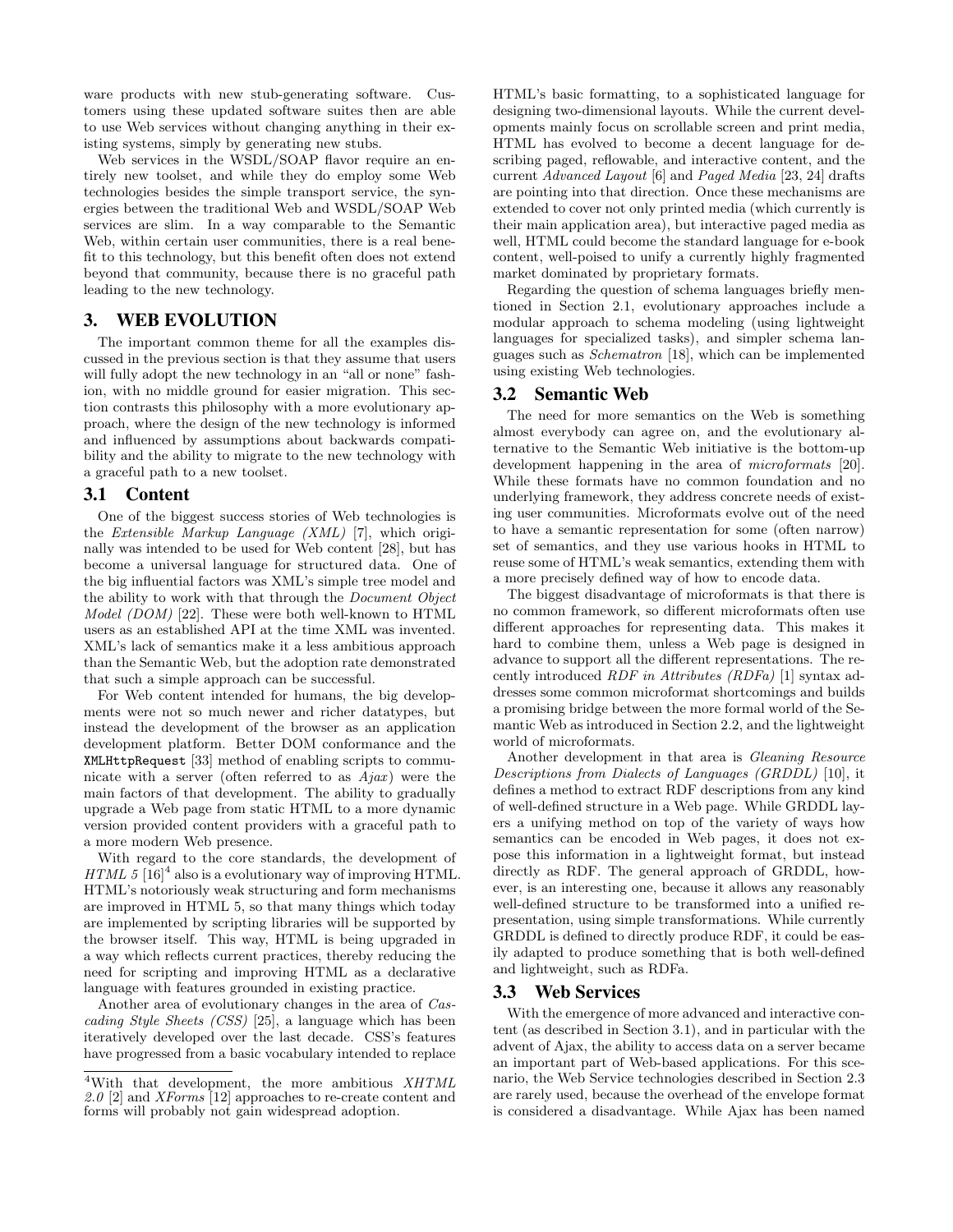<span id="page-3-0"></span>because applications are using XML for dynamic content, an even simpler technology is gaining increasing support in this area: the JavaScript Object Notation (JSON) [\[11\]](#page-4-0), which allows scripting code to directly use received data.

Outside of the Ajax application area, there also is a competitor for the more heavyweight Web Services approaches. The concept of Representational State Transfer (REST) [\[14\]](#page-4-0) has become a popular way of building Web services. REST is based on the idea that Web services should reuse existing components of Web architecture (such as protocol semantics), rather than building additional layers on top of it.

The debate around the heavyweight Web Services approach described in Section [2.3](#page-1-0) and the more lightweight RESTful approach is still ongoing. For a discussion of the evolution of the Web and Web science, it is interesting to note, however, that most arguments in favor of the heavyweight approach are based on more tightly coupled scenarios. Even the most ardent REST advocates would rarely claim that REST is the best way to architect every distributed system — it just is the more appropriate choice for loosely coupled scenarios.

## 4. CASE STUDY: URI SCHEMES

This section presents an example in which the perspectives described in Sections [2.1](#page-1-0) and [3.1](#page-2-0) lead to different views of the further development of the Web. The question of whether URIs have semantics or not has been discussed extensively. In a more classical view, URIs have some semantics because the URI scheme and maybe the URI itself can be used to "understand" the nature of the resource. On the Semantic Web, such a weak way of representing semantics is not necessary and in fact would collide with the goal to represent semantics using RDF.

From the Semantic Web perspective, a URI is just a name. For proponents of the Semantic Web, new URI schemes are not necessary and not even desirable, because semantics of resources should not be reflected in their URIs, but in RDF statements about them. In this example, the goals of the plain Web and the Semantic Web conflict, and the question which of the two "perspectives" of URIs should be given preference is an important decision. The W3C TAG recommends that Semantic Web compliant servers use a special HTTP response (the 303 code) to indicate that a resource may not be an HTTP resource.

This design decision makes it hard for simpler semantics to emerge. If RDF is exclusively used to represent semantics, and a 303 HTTP code signals that additional semantics about an HTTP resource might be available, there is no way for simpler Web applications to use URI schemes with non-HTTP semantics to identify and act on resources which are not HTTP resources.

While the argument presented here is simplified for this paper, the important issue is to point out that in that case, the perspective of the Web's assumed development shapes the decisions of Web developments today. It is of course still open to debate whether new URI schemes should be deployed or not, but in the interest of an open discussion it might be interesting to clearly identify the underlying assumptions of policies and guidelines.

# 5. WEB SCIENCE

This paper essentially is a plea for the *Plain Web*, which we conceive as a Web that evolves gradually and with attention to backwards compatibility and ease of transition. This should of course not prevent new developments on the Web, but whenever something is planned to become a part of the Web, rather than an application of the Web, such a perspective of the Web should be considered important. One of the important tasks of Web Science should be to develop a framework to distinguish between evolution of the Web and on the Web.

Seen from this perspective, one of the main challenges of Web science is that it is a lot about *not* doing things, or doing things in less perfect or complex ways. This is one of the challenges of the development of Web technologies in general: Many developments are not challenging enough from the point of view of computer science, so they are not tackled by the computer science community. Development of Web technologies is often regarded as engineering, not as science. This view has a lot of validity, but ignores the fact that good engineering also needs grounding in principles and methods, and so far little work is done in the area of "how to build open and extensible loosely coupled systems."

For a more scientific approach towards the development of Web technologies, three of the most important design axes can be identified. As in all good engineering, design is a tradeoff between costs, constraints, and requirements, and the goal of a science of the Web should be to work towards evaluation criteria and best practices for the following areas:

- Complexity  $\leftrightarrow$  Simplicity: Using the popular 80/20 principle, a design should trade completeness and complexity for simplicity. Simplicity is the single most important feature of all successful Web technologies, providing the ability to use simple or even no tools to start using a new technology.
- Cleanliness  $\leftrightarrow$  Backwards Compatibility: While new solutions often can be designed in a cleaner and more elegant way, supporting backwards compatibility is important. Not only does it support migration on a technical level, it also makes it easier for developers and users to move towards a new technology.
- Specificity  $\leftrightarrow$  Reuse: Building solutions for specific problems is easier, because the problem is better defined. The Web, however, should be as unspecific as possible, which means that any hidden assumptions in a proposed solution should be made clear, so that this dimension can be better understood.

These items are only rough descriptions of a set of design axes for a science for the Web. The important observation is that many developments in the last few years have not made the design choices among these axes clear. A common scenario is that some proposed solution starts with a single sentence such as "if everybody on the Web started using/supporting technology  $X$ , then  $\dots$ ", and this assumption is a rather strong one.

The Web's simplicity, and the ways in which the most fundamental technologies interact, certainly is not as impressive in its structural complexity as many core sciences. But designing for this simplicity, and seeing this simplicity not as just a starting point, but as a virtue in itself, has its own interesting challenges. These might (and probably should) not be the same as those of the core sciences, and the most rewarding task of a science of the Web from the